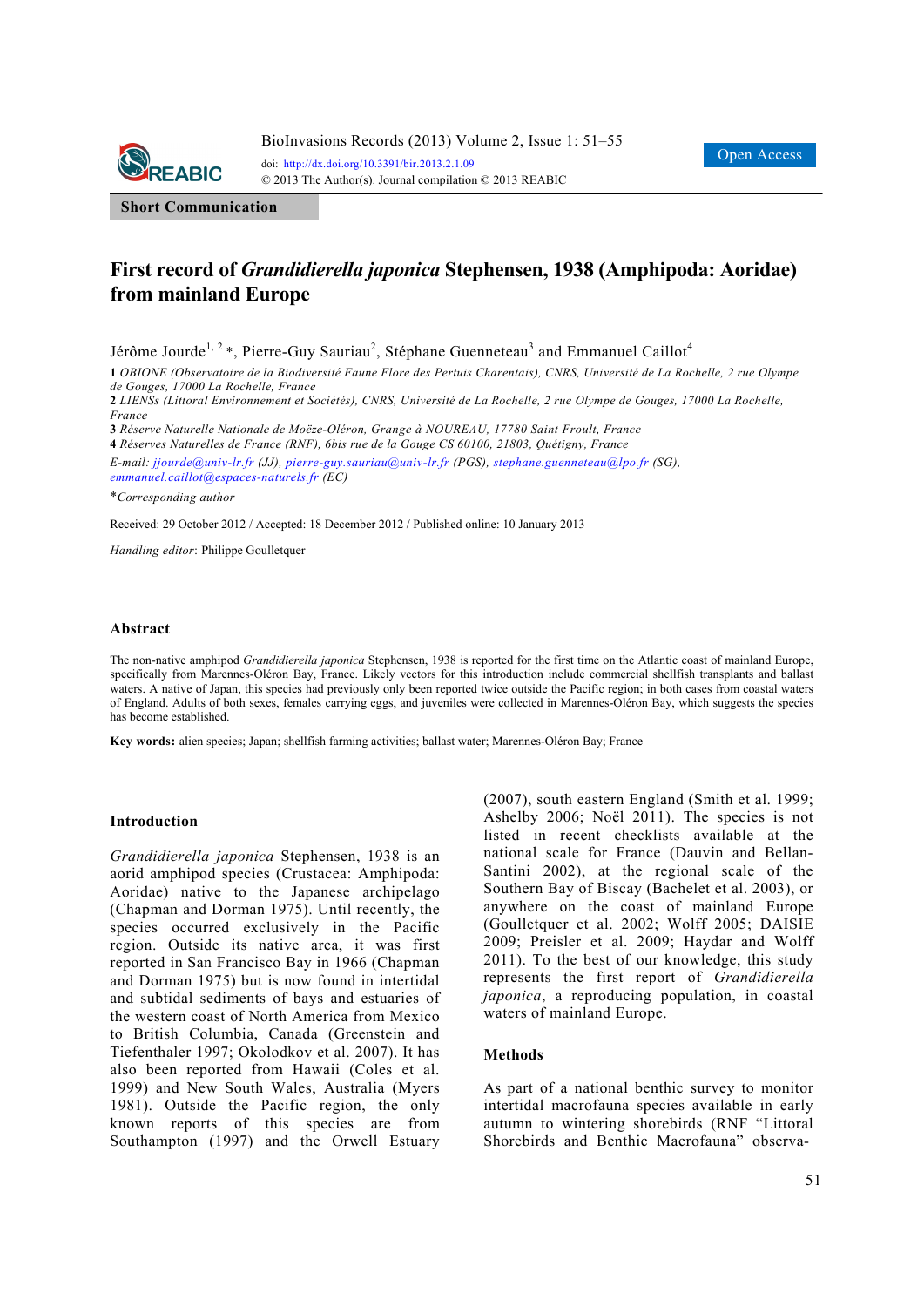

**Figure 1.** Location of the 13 stations (crosses) sampled in the Pertuis Charentais Sea within the framework of the RNF "Littoral Shorebirds and Benthic Macrofauna" observatory in 2009, 2010 and 2011. Blue crosses show the stations where *Grandidierella japonica* was found (Bellevue and Ostrea). Gray shading indicates the areas of intense bivalve aquaculture.

tory), 13 stations have been sampled within the Pertuis Charentais Sea every autumn since 2009 (Figure 1). Specimens of *Grandidierella japonica* have only been collected from two stations: Bellevue (45°56'20.40"N, 01°13'04.80"W) and Ostrea (45°54'53.60"N, 01°12'56.60"W). Located along the Eastern coast of Oléron Island (Figure 1), these stations lie on sheltered muddy and sandy shores. They are located in the vicinity of large shellfish farming areas where Pacific oysters (*Crassostrea gigas* Thunberg, 1793) are reared in bags on metal trestles (Goulletquer and Héral 1997; Gosling 2004), and blue mussels (*Mytilus edulis* Linnaeus, 1758) are reared on bouchots (Goulletquer and Héral 1997; Prou and Goulletquer 2002; Gosling 2004).

During analysis of samples collected at Bellevue and Ostrea on 8 November 2010, we found two possible specimens of amphipods of the genus *Grandidierella* Coutière, 1904. Our preliminary identification was based on keys in Ruffo (1982) and Barnard and Karaman (1991). This aorid amphipod genus is, however, close to both the genera *Microdeutopus* Costa, 1853 and *Unciolella* Chevreux, 1911. It differs from the former mainly by the uniramous uropods 3 (Figure 2). It differs from the latter by: 1) the length of the uropod 3 rami, which is more than twice the length of the peduncle (Figure 2); 2) the third article of antenna 1, which is much less than half the length of the first article (Figure 3A); and 3) the carpochelate gnathopods 1 of the male (Figure 3A, 4A). However, our identification remained tentative due to the poor condition of the female collected at Bellevue and the subadult male collected at Ostrea.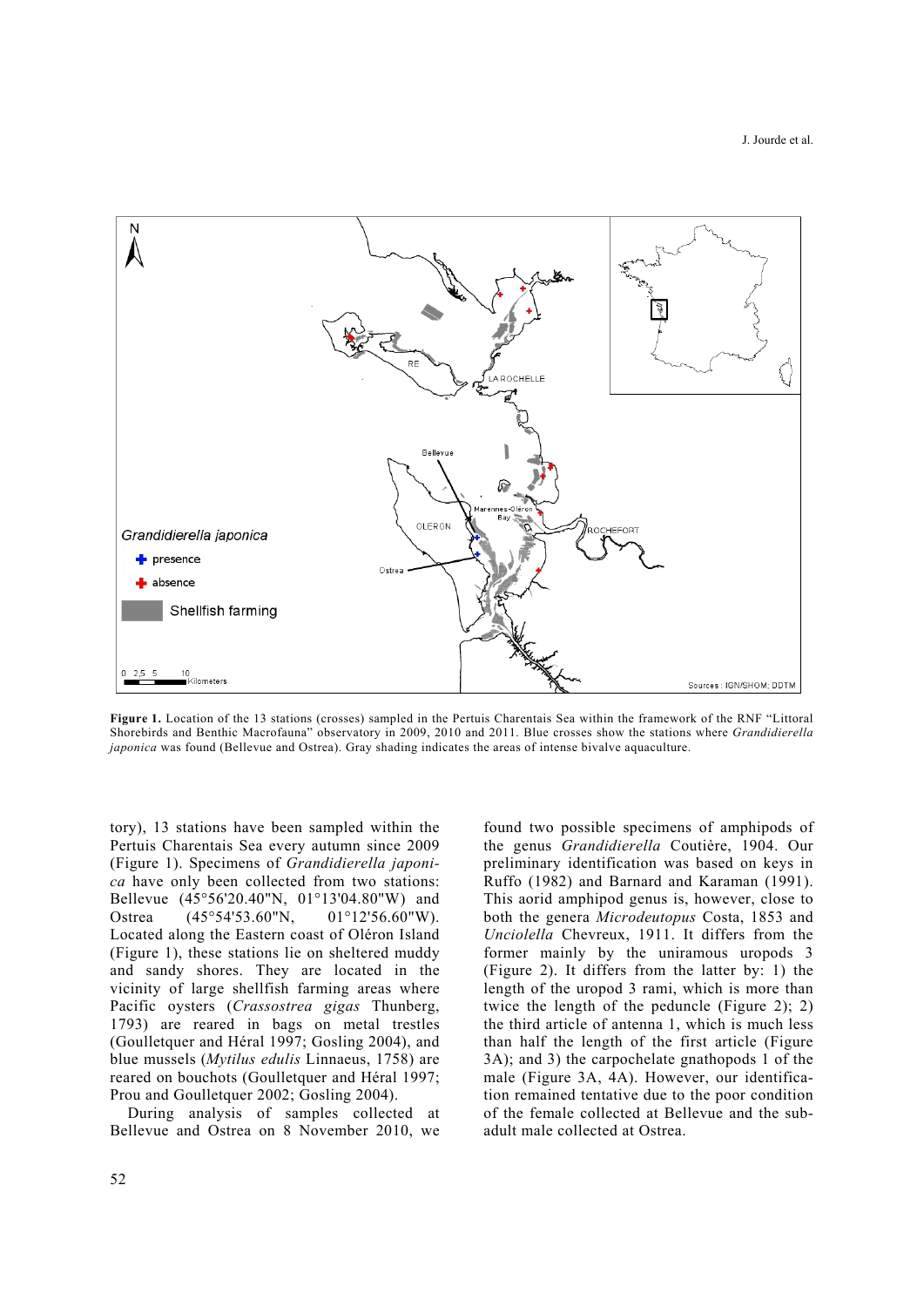

**Figure 2.** *Grandidierella japonica*, urosome showing uniramous uropods 3 (arrows). Alcohol preserved specimen collected at the Bellevue station on 20 August 2012. Photo by Jérôme Jourde.



**Figure 4.** *Grandidierella japonica*, male gnathopod 1 left, inner surface (A), detail of anterior margin of the gnathopod 1 carpus, arrows show the transverse ridges (B), three teeth (arrows) on carpus distal part (C). Alcohol preserved specimen collected at the Bellevue station on 20 August 2012. Photo by Jérôme Jourde.



**Figure 3.** *Grandidierella japonica*, male (A) and brooding female (B). Arrows show articles 1 and 3 of the male antenna 1. Alcohol preserved specimens collected at the Bellevue station on 20 August 2012. Note: the eggs were greenish in colour before alcohol preservation. Photo by Jérôme Jourde.

Four additional specimens (females) were found in samples collected at the Bellevue station on 30 November 2011. Although the specimens were in good condition, identifying female aorid amphipods to species is difficult; mature males are generally required. To confirm the species identity, additional qualitative benthic samples were made at the Bellevue station on 20 August 2012.

## **Results**

From samples collected at the Bellevue station on 20 August 2012, we obtained 70 specimens in good condition: 21 mature males (Figure 3A); 31 females including 8 brooding females (Figure 3B); and 18 undifferentiated juveniles.

Diagnosis: The mature males had transverse ridges on the carpus anterior margin of the gnathopods 1 (figure 4B). In the genus *Grandidierella*, only five species have such ridges: namely *G. japonica, G. perlata* Schellenberg, 1938, *G. taihuensis* Morino and Dai, 1990, *G. vietnamica* Dang, 1968 (Ariyama 1996) and *G. chaohuensis* Hou and Li, 2002 (Hou and Li 2002). However, the specimens can be identified as *G. japonica*, because only *G. japonica* has three teeth on the carpus of the male gnathopod 1 (Figure 4C). In addition, morphological characters of the specimens agree well with the descriptions and figures of *G. japonica* provided by Stephensen (1938), Chapman and Dorman (1975), Hirayama (1984) and Ariyama (1996).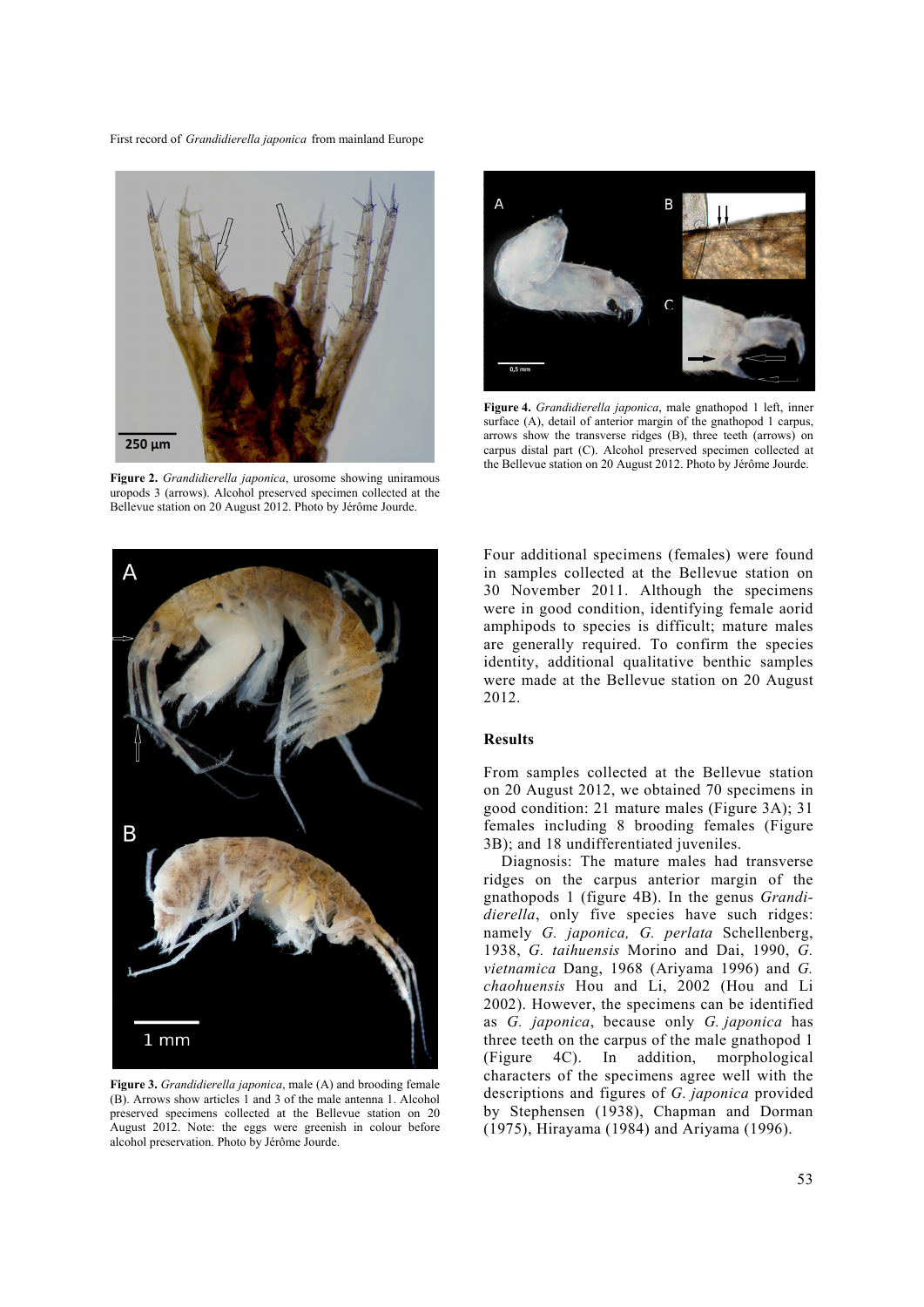## **Discussion**

In the case of *Grandidierella japonica* introduction into Californian waters, the most likely hypothesis is commercial transplant of *Crassostrea gigas* spat from Japan (Chapman and Dorman 1975). The same vector may apply here because the Marennes-Oléron Bay is the most important area for shellfish farming along the French coast (Goulletquer and Héral 1997). Oyster culture in this sheltered bay has been characterized by a series of flourishing and declining periods of activity, particularly over the last century when a complete collapse of the Portuguese oyster *Crassostrea angulata* industry occurred [*C. angulata* (Lamarck, 1819) is now considered as a junior synonym of *C. gigas* (WoRMS 2012)]. Large quantities of *C. gigas* were imported from British Columbia and Japan during the late 1960s and 1970s to counter both the disappearance of *C. angulata* populations and the decline in native flat oyster stocks (*Ostrea edulis* Linnaeus, 1758) due to disease and parasite outbreaks (Grizel and Héral 1991; Goulletquer and Héral 1997). It is now well established that the movement of *C. gigas* between countries has led to establishment of numerous alien species into Northern Europe (Goulletquer et al. 2002; Wolff and Reise 2002). Indeed, the oyster industry appears to be the main vector of introduction for more than 25% of the 104 alien species recorded along the French Atlantic coast (Goulletquer et al. (2002). However, other vectors of introduction such as ballast waters and ship fouling cannot be excluded because *G. japonica* has become established in vicinity of major ports involved in international cargo transport (Coles et al. 1999; Smith et al. 1999; Ashelby 2006)*.* In the context of this study, there are two major seaports handling international cargo nearby: Port Atlantique La Rochelle, which is located North of Marennes-Oléron Bay; and the Port of Rochefort located 25 km upstream of the Charente estuary mouth (Figure 1). A 1993–1995 study analysing ships' traffic and ballast water estimated total annual ballast for both ports to be 1.2 million metric tons (Masson 2003).

The timing of introduction of *G. japonica* into Marennes-Oléron Bay is difficult to establish. For three decades, there have been no official commercial transplants of *C. gigas* because oyster imports from the Pacific ended by 1982 due to parasite infestation (Grizel and Héral 1991; Wolff and Reise 2002). The species may have been present but not identified because the genus *Grandidierella* can be easily confused with other aorid genera, especially *Microdeutopus*. Moreover, neither the species nor the genus was described in the taxonomic works most commonly used for amphipod identification in French Atlantic waters (Chevreux and Fage 1925; Lincoln 1979). As already noted by Ashelby (2006), this may have led to the species being overlooked during the last decades. Even so, introduction of *G. japonica* into Marennes-Oléron Bay prior to the 1980s would seem unlikely because there were large scale benthic surveys of both intertidal and subtidal areas within Marennes-Oléron Bay during the 1980s and 1990s with no records of the genus (Montaudouin and Sauriau 2000). An alternative hypothesis is that this is a recent introduction similar to that in English waters (Smith et al. 1999; Ashelby 2006).

The current extent of the geographic range of *G. japonica* along the French Atlantic coast is unknown. For now, this appears to be an isolated occurrence because there is no evidence of its presence anywhere else in the Pertuis Charentais area or anywhere on coast of mainland Europe. As the presence of brooding females suggests a self-sustaining population exists in Marennes-Oléron Bay and, given the difficulty in identifying the species, it may well be present elsewhere in European waters. Now that a reproducing population of the species has been confirmed, special attention during all benthic monitoring programs would seem to be warranted to better define the species' geographic range in European waters. This would also allow an evaluation of species' invasiveness potential in European waters and permit measurement of significant effects on native fauna.

## **Acknowledgements**

The authors are grateful to the League for Protection of Birds staff (LPO), especially S. Travichon, for funding this research through FEDER. The LPO staff performed the RNF sampling program. L. Jomat's help was particularly appreciated during the 2012 sampling session. Thanks are due to C. Curti for preparing the map and T. Worsfold for supplying some papers (Smith et al. 1999 and Ashelby 2006). JJ was financially supported by the Région Poitou-Charentes through CPER funding, the Université de La Rochelle and CNRS. This study complied with the Moëze-Oléron nature reserve regulations and was supervised by Ph. Delapporte. Authors gratefully thank the three anonymous reviewers and Dr J.M. Hanson (Ed.) for their valuable comments that helped improve this short communication.